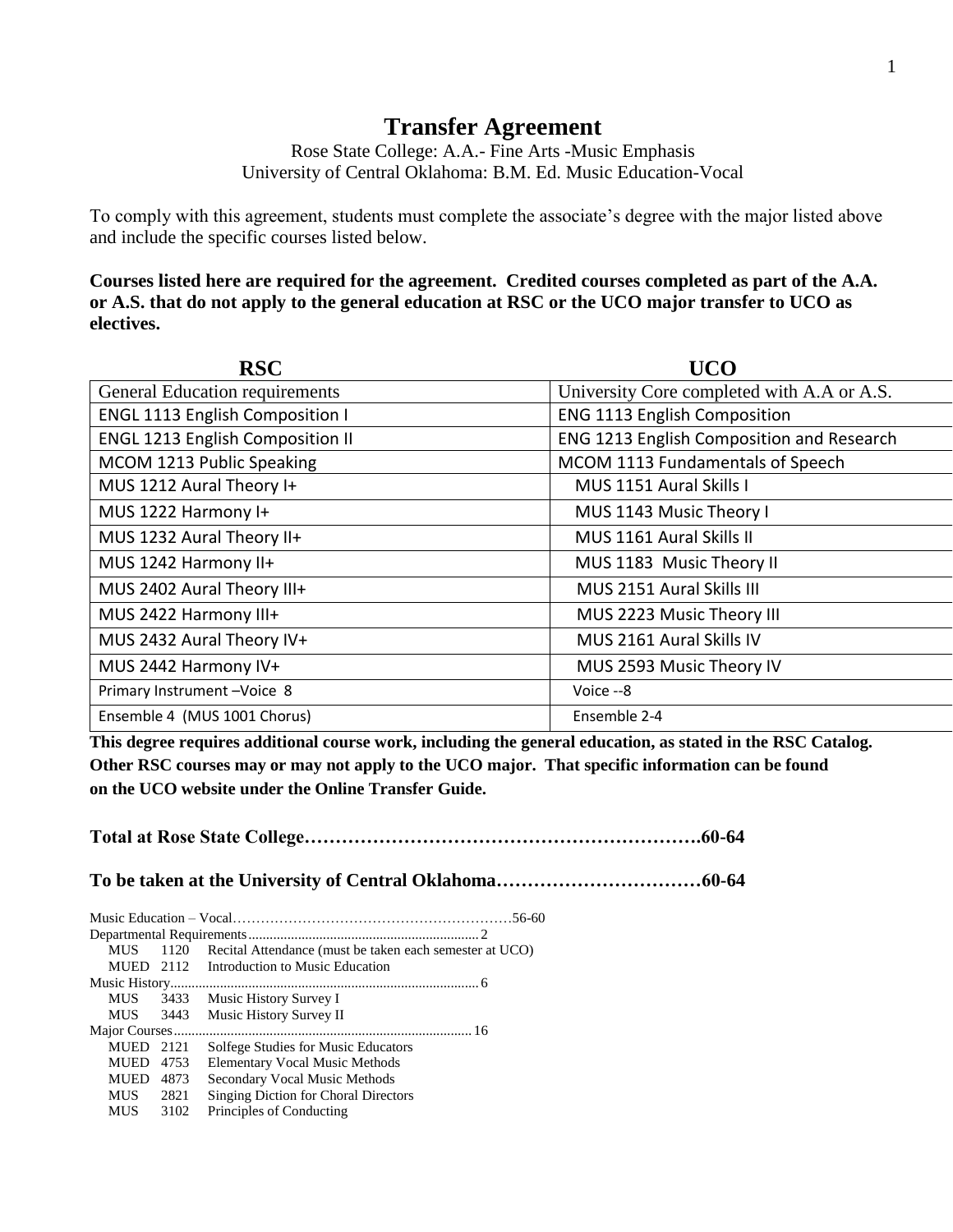MUS 3512 Choral Conducting MUS 3532 Voice Pedagogy<br>MUS 3731 Music Technology Music Technology MUS 4451 Advanced Choral Techniques Applied Voice…………………………………………………...……2 (1-2 hours each semester at UCO until Student Teaching) \*Piano…………………………………………………………………4 MPER 2731 Class Piano I (may be taken at RSC) MPER 2831 Class Piano II (may be taken at RSC) MPER 2931 Class Piano III (may be taken at RSC) MPER 2941 Class Piano IV (or pass piano proficiency at level IV) Choir…………………………………………………………………..3-5 (or each semester at UCO until Student Teaching) Choral Ensembles are as follows: Concert Chorale, Cantilena, Chamber Choir, Cantare, University Choir, Edmond Community Chorale, Except for one semester designated for senior recital, enrollment is required each semester for students enrolled in 12 or more hours. Recital .................................................................................................. 1 MPER 3811 Junior Recital (Must be concurrently enrolled in 2 hours of MPER 3020 Applied Music)

|                         |      | 2 hours of MPER 3020 Applied Music)         |
|-------------------------|------|---------------------------------------------|
| Professional Education. |      | 24                                          |
| <b>PTE</b>              | 1010 | Introduction to Teacher Education           |
| <b>PTE</b>              | 3023 | Foundations of American Education/Field Exp |
| <b>PTE</b>              | 3163 | Developmental Psychology                    |
| <b>SPED</b>             | 4123 | Teaching Individuals with Disabilities      |
| <b>APTE</b>             | 4533 | <b>Contemporary Learning Sciences</b>       |
| $^{\wedge\text{HPTE}}$  | 4811 | Contemporary Issues                         |
| $^{\wedge}$ #PTE        | 4848 | Internship/Student Teaching K-12            |
| $^{\wedge\#PTE}$        | 4853 | Classroom Management and Instruction        |

^ Admission to Teacher Education required

#To be taken the same semester

The number of credits needed to meet degree requirements exceeds the 124 hour minimum and will vary according to course selection.

## Other Requirements for the B.M.Ed. Degree

Before students can be accepted into the B.M.Ed. Degree, they must demonstrate, through audition, a repertory and technical proficiency sufficient to demonstrate a reasonable expectation for completion of the degree.

\* Students capable of playing the piano at an intermediate or higher level may take a Piano Placement Examination prior to their first enrollment to determine their eligibility to enroll in an appropriate level of Applied Piano (MPER 1000, 2000, 3020, 4000) as an alternative to Class Piano.

Students in applied music progress according to stated repertoire commensurate with the level of study and as demonstrated in a juried performance. Access to upper division 3000 and 4000 level study and to the junior level recital is authorized by the division faculty upon completion of a juried performance at the preceding level with a grade of B or higher.

Students enrolled in Junior Recital (MPER 3811) must pass a pre-recital jury at least two weeks prior to the recital. Each performance area will determine what literature is appropriate for junior level recitals.

## **Minimum Graduation Requirements**

1. Overall GPA in all college course work..................................... 2.50

2. Average in course work at UCO ................................................ 2.00

3. A grade of "B" or better must be earned in all major applied courses.

 4. A grade of "C" or better must be earned in courses in English Composition, Professional Education, Fundamentals of Speech, and all other courses in the major to count toward meeting degree requirements, except for applied major courses.

5. Proficiency in foreign language ................................Novice 4 level

## Students must meet all bachelor degree requirements at UCO to include minimums of:

40 hours of upper division coursework

15 of the last 30 hours must be taken in residence at UCO

60 hours from baccalaureate granting institutions

<sup>30</sup> hours in residence at UCO